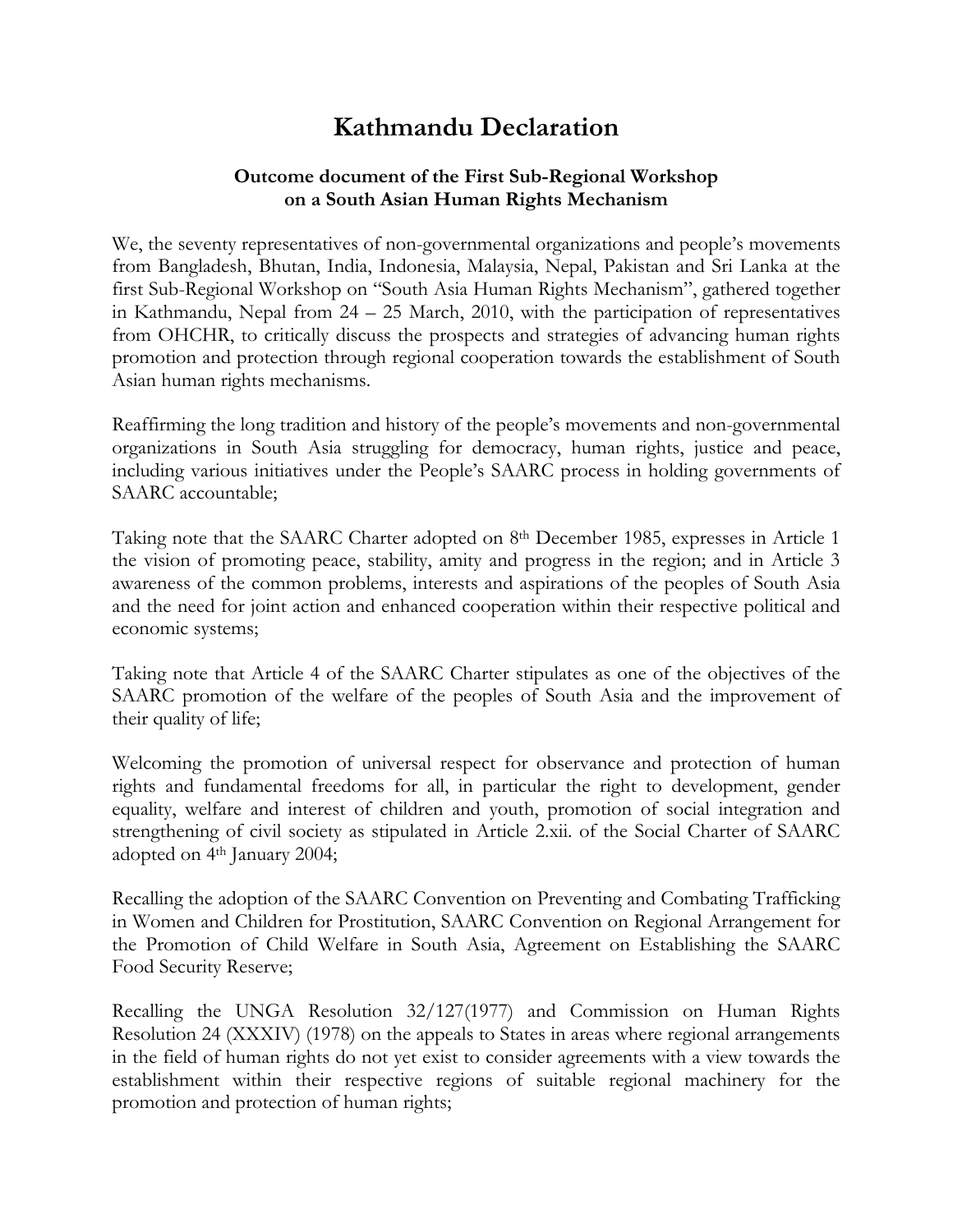Recalling the Vienna Declaration and Plan of Action (1993) which SAARC member states endorsed, reiterated the need to consider the possibility of establishing regional and subregional arrangements for the promotion and protection of human rights where they do not already exist;

Taking note that the SAARC governments will be meeting for the 16<sup>th</sup> SAARC Summit to be hosted by the Bhutanese government in Thimpu, on the 28th and 29th April 2010;

Taking note that the next inter-governmental meeting of the Asia Pacific Framework on Regional Arrangement on the Promotion and Protection of Human Rights will be organized by the Office of the High Commissioner for Human Rights, and to be hosted by Thailand government in Bangkok on 21-23 April 2010;

Expressing grave concerns that widespread and systematic human rights violations, interstate and intra-state conflicts continue to plague the region and hinder the enjoyment of peace, justice, democracy and a better quality of life by the peoples in the region;

Welcoming initiatives of Nepali Human Rights NGOs through the Magna Meet held on 10 December 2009 for the establishment of regional human rights mechanism in South Asia;

Recalling that SAARC countries continue to affirm the universal principles and values of human rights in a number of international instruments and in SAARC summit declarations and are obliged to respect those principles, including the right to health, education, food, water, development, and to be free from trafficking with specific reference to women, children, youth, and migrant workers;

Recognizing the need for SAARC to adopt a rights-based and gender-sensitive approach to the elimination of all forms of discrimination, including religious intolerance;

Noting that SAARC must address pressing multilateral issues that includes hunger, unemployment, and violence against women and children.

Resolve in the meeting:

- for the need to further strengthen the cooperation and solidarity among human rights organizations, non-governmental organizations and people's movement of South Asian countries on shared vision for the protection and promotion of human rights in the region;
- to support peoples' processes in the region in strengthening people to people solidarity in order to make SAARC governments accountable and to work in cooperation with these peoples' processes;